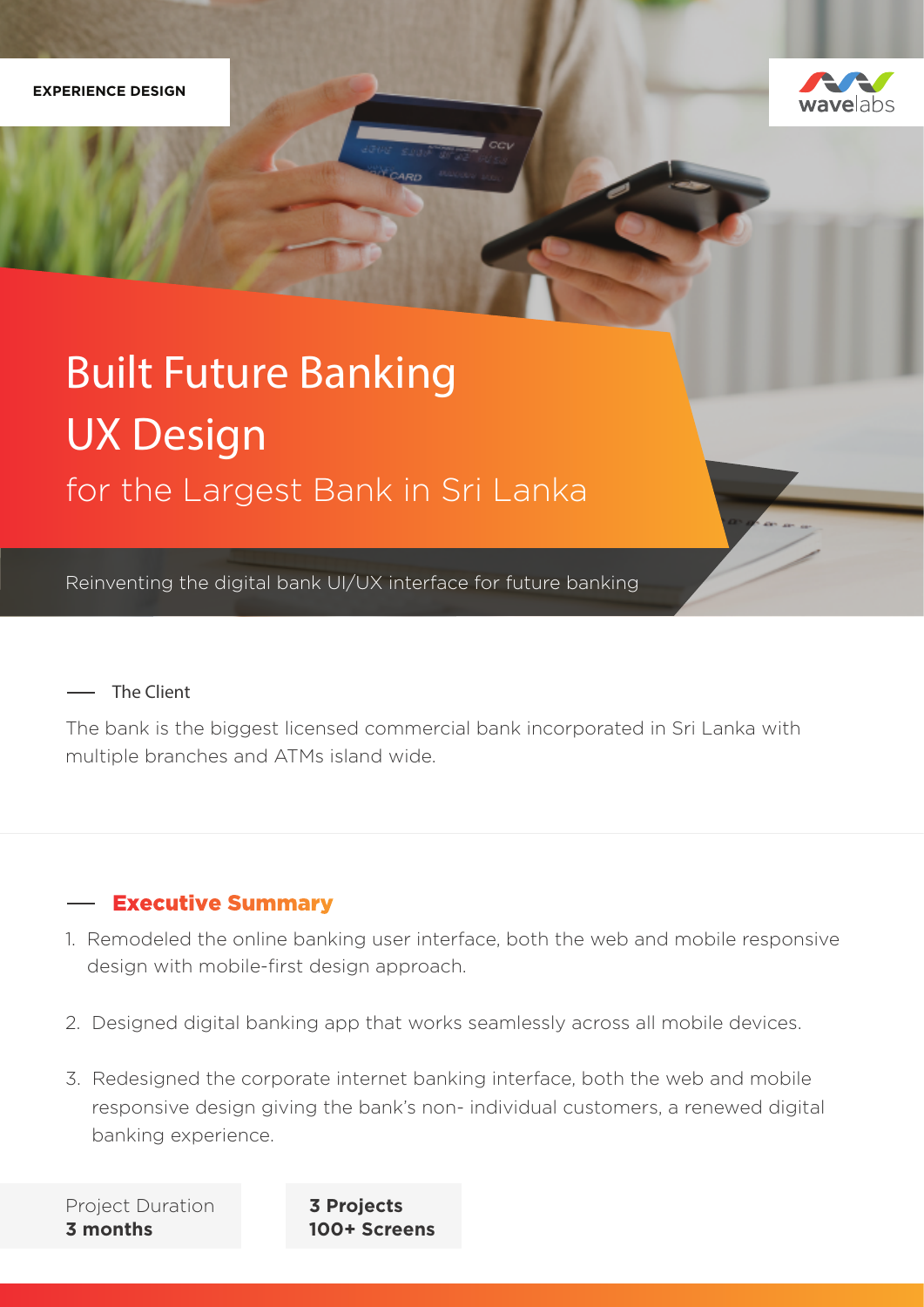

#### **Challenge**  $\overline{\phantom{m}}$

Conservatism and strict regulatory restrictions had made the banking dashboard, website and app too cumbersome to use. The client was looking to reinvent the banking experience for its customers.

#### **Approach**

Reviews on Google were helpful in discovering how customers used the online banking services and what were some of the real-time banking "pain points" that they experienced. This research took us back to the drawing board.

We devised 5 key principles around which our design revolved.

- Ease-of-use
- Mobile-first
- Conversational UI
- One-click access
- Holistic